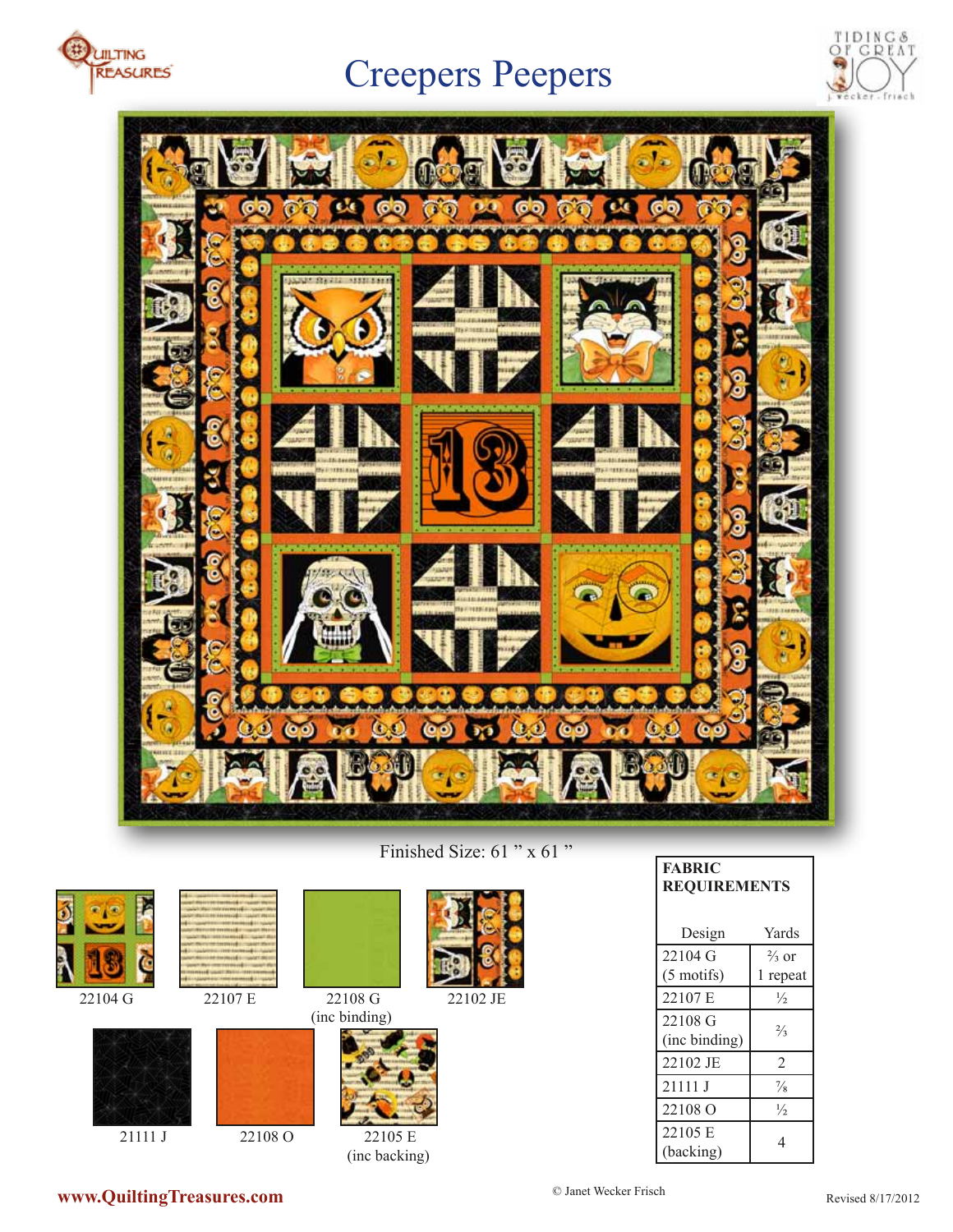

# Creepers Peepers

### **Creepers Peepers**

Finished quilt size: 61 " x 61 " Finished block size:  $11\frac{1}{4}$ " x  $11\frac{1}{4}$ " Number of blocks: 4 pieced blocks and 5 panel blocks Skill level: Intermediate

### **Cutting Directions: WOF = Width of Fabric**

### **22104-G Large Blocks**

• Cut (5) 11 <sup>3</sup>/<sub>4</sub>" squares from the Large Blocks panel, centering motifs in the squares.

### **22102-JE Character Stripe**

• Cut (4) identical 65" stripe motifs along the length of the stripe for wide borders. Four of the stripe motifs appear across the width of the fabric. • Cut these motifs apart through the center of the orange area separating the motifs. The cut strips should be approximately  $10\frac{3}{4}$ " wide to finish at approximately 10 ¼".

#### **22107-E Cream Music Score**

• Cut (1)  $4\frac{5}{8}$ " x WOF strip. Cut the strip into (8) 4 ⅝" squares for pieced blocks.

• Cut (1) 4  $\frac{1}{4}$ " x WOF strip. Cut the strip into (4) 4  $\frac{1}{4}$ " squares for pieced blocks.

• Cut (2)  $1\frac{3}{4}$ " x WOF strips for side units in the pieced blocks.

# **22108-G Green Blender**

• Cut (1)  $1\frac{1}{2}$ " x WOF strip. Cut the strip into (16)  $1\frac{1}{2}$  squares for sashing. • Cut (7)  $2\frac{1}{2}$ " x WOF strips for binding.

# **22108-O Orange Blender**

• Cut (1)  $11 \frac{3}{4}$  x WOF strip. Cut the strip into (24)  $1\frac{1}{2}$ " x  $11\frac{3}{4}$ " strips for sashing.

# **21111-J Black Spider Webs**

• Cut (1)  $4\frac{5}{8}$ " x WOF strip. Cut the strip into  $(8)$  4  $\frac{5}{8}$ " squares for pieced blocks. • Cut (4)  $1\frac{3}{4}$ " x WOF strip for side units in the pieced blocks. •Cut (7) 2" x WOF strips for outer border.

#### **22105-E Owl Toss**

• Cut (2) 70" strips along the length of fabric. **www.QuiltingTreasures.com**

#### **A Blocks:**

**1.** Sew a 1 ¾"-wide cream music score strip between  $(2)$  1  $\frac{3}{4}$ "-wide black spider webs strips to make a black/cream/black strip set. Press seams toward the black strips. Repeat to make a second strip set. Crosscut the strip sets into  $(16)$  4  $\frac{1}{4}$ " side units. Diagram 1.

**2.** Mark a diagonal line from corner to corner on the wrong side of each 4 <sup>5</sup>/<sub>8</sub>" cream music score square. Place a marked square right sides together with a



Diagram 1

 $4\frac{5}{8}$ " black spider webs square and stitch  $\frac{1}{4}$ " on each side of the marked line. Cut apart on the marked line, open the stitched units and press with seams toward the black triangles to complete 2 corner units. Repeat to make a total of 16 corner units. Diagram 2.





**3.** To complete 1 A block, sew a side unit to opposite sides of a 4 ¼" cream music score square to make the center row. Press seams toward the cream square. Diagram 3.